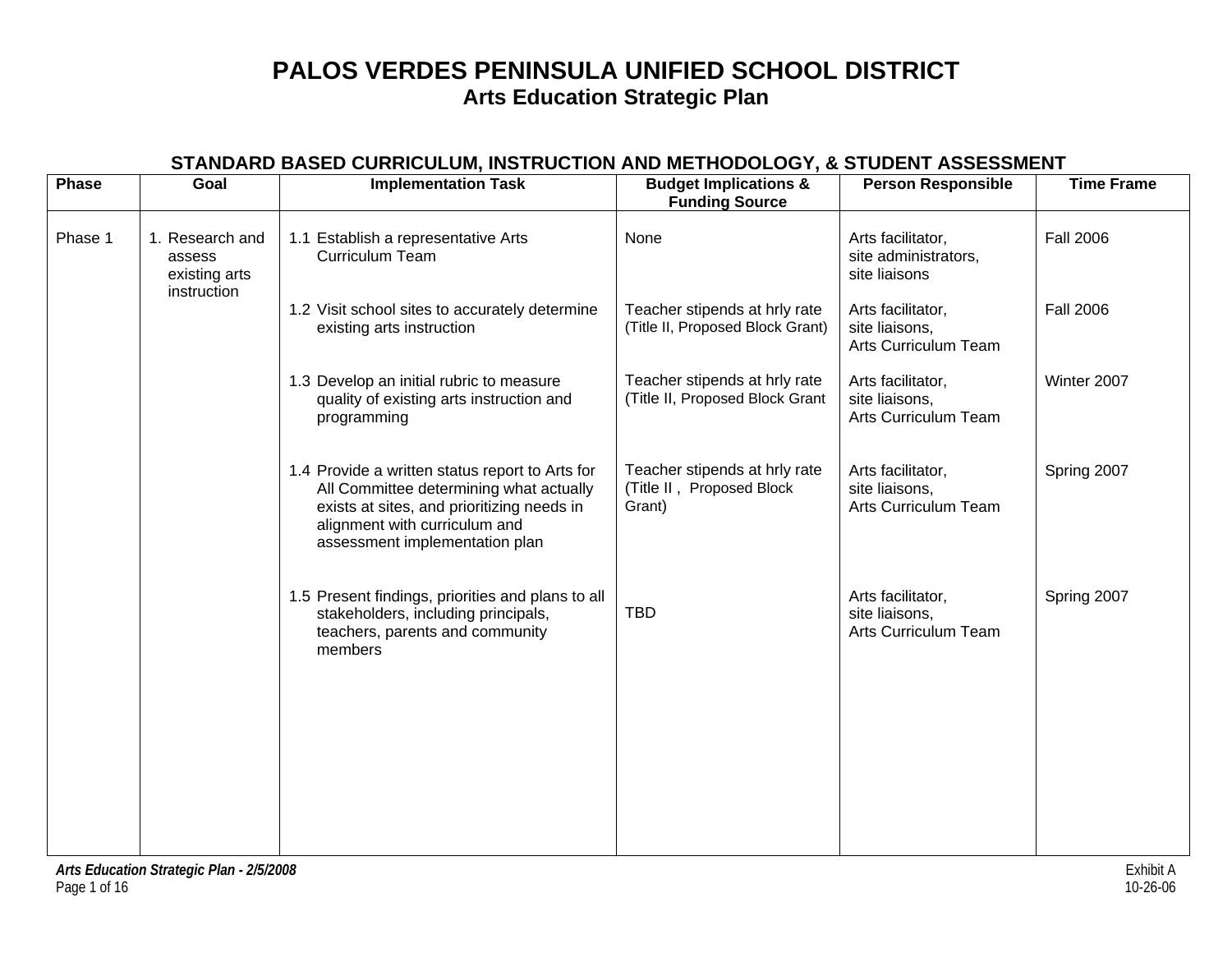| <b>Phase</b> | Goal                                                                                                  | <b>Implementation Task</b>                                                                                                                                                                             | <b>Budget Implications &amp;</b><br><b>Funding Source</b>         | <b>Person Responsible</b>                                                                                                    | <b>Time Frame</b>                    |
|--------------|-------------------------------------------------------------------------------------------------------|--------------------------------------------------------------------------------------------------------------------------------------------------------------------------------------------------------|-------------------------------------------------------------------|------------------------------------------------------------------------------------------------------------------------------|--------------------------------------|
|              |                                                                                                       |                                                                                                                                                                                                        |                                                                   |                                                                                                                              |                                      |
| Phase 1      | 2. Develop and<br>implement K-12<br>sequential,<br>discrete and<br>integrated<br>curriculum which     | 2.1 Establish timeline for writing and<br>implementing new curriculum with<br>appropriate materials                                                                                                    | Teacher stipends at hrly rate<br>(Title II, Proposed Block Grant) | Arts facilitator,<br>Arts Curriculum Team,<br>site liaisons                                                                  | Winter 2007                          |
| Phase 2      | is aligned with<br>the California<br>VAPA standards<br>in music, dance,<br>theatre and<br>visual arts | 2.2 Create a representative subcommittee of<br>the Arts Curriculum Team to write a<br>standards-based K-5 curriculum which<br>teaches the arts as both discrete and<br>integrated subjects.            | Teacher stipends at hrly rate<br>(Title II, Proposed Block Grant) | Arts facilitator,<br>Arts Curriculum Team,<br>visiting artists,<br>representatives from the<br><b>Community Arts Council</b> | Summer 2007                          |
|              |                                                                                                       | 2.3 Create a representative subcommittee of<br>the Arts Curriculum Team to revise and<br>create courses in all arts disciplines which<br>align with the standards (8-12) and are<br>UC approved (9-12) | Teacher stipends at hrly rate<br>(Title II, Proposed Block Grant) | Arts facilitator,<br>Arts Curriculum Team,<br>visiting artists,<br>representatives from the<br><b>Community Arts Council</b> | Summer 2007                          |
|              |                                                                                                       | 2.4 Develop integrated lesson plans K-8 with<br>appropriate materials                                                                                                                                  | Teacher stipends at hrly rate<br>(Title II, Proposed Block Grant) | Arts facilitator,<br>Arts Curriculum Team,<br>visiting artists,<br>representatives from the<br><b>Community Arts Council</b> | Summer 2007                          |
|              |                                                                                                       | 2.5 Develop evaluation plan for curriculum<br>and examine evidence of increased<br>student learning                                                                                                    | Teacher stipends at hrly rate<br>(Title II, Proposed Block Grant) | Arts facilitator,<br>Arts Curriculum Team                                                                                    | 2007-2008<br>School Year,<br>ongoing |
|              |                                                                                                       | 2.6 Pilot integrated arts lessons (K-8)                                                                                                                                                                | None                                                              | Arts facilitator,<br>Arts Curriculum Team,<br>site liaisons                                                                  | 2007-2008<br>School Year             |
|              |                                                                                                       | 2.7 Secure UC approval for $9^{th}$ -12 <sup>th</sup> grade<br>courses                                                                                                                                 | None                                                              | Arts facilitator,<br><b>Educational Services</b>                                                                             | November 2007                        |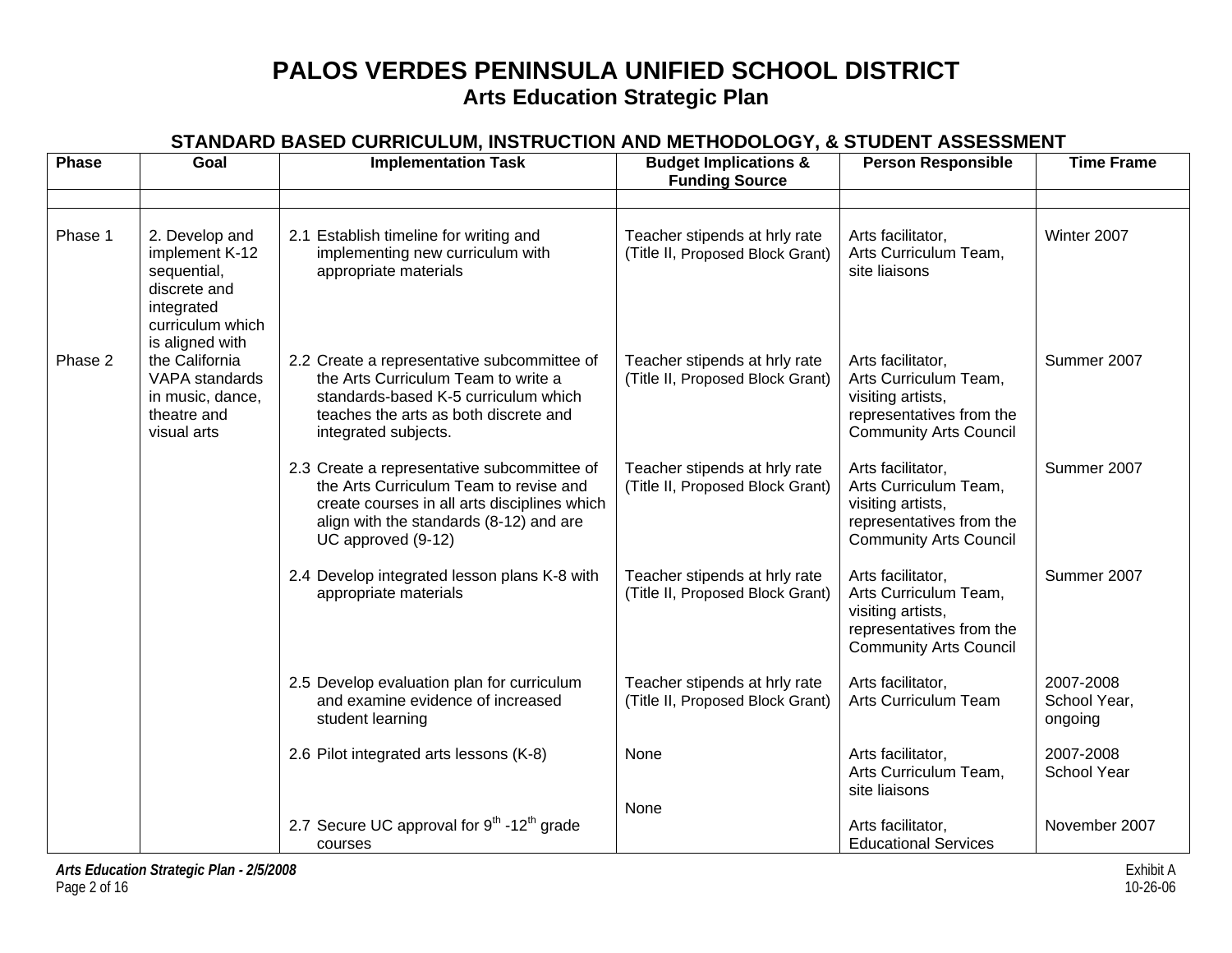| <b>Phase</b> | Goal                                                                                                        | <b>Implementation Task</b>                                                                                                                                                                                                  | <b>Budget Implications &amp;</b><br><b>Funding Source</b>         | <b>Person Responsible</b>                                                                                                    | <b>Time Frame</b>               |
|--------------|-------------------------------------------------------------------------------------------------------------|-----------------------------------------------------------------------------------------------------------------------------------------------------------------------------------------------------------------------------|-------------------------------------------------------------------|------------------------------------------------------------------------------------------------------------------------------|---------------------------------|
| Phase 2      | 3. Develop and<br>implement<br>student<br>assessments in<br>all arts disciplines<br>for all grade<br>levels | 3.1 Develop K-12 student assessments in<br>tandem with arts curriculum for all arts<br>disciplines (including performance<br>indicators, rubrics, interim assessments,<br>authentic assessments and student<br>reflections) | Teacher stipends at hrly rate<br>(Title II, Proposed Block Grant) | Arts facilitator,<br>Arts Curriculum Team,<br>visiting artists,<br>representatives from the<br><b>Community Arts Council</b> | Summer 2007,<br>ongoing         |
|              |                                                                                                             | 3.2 Pilot assessments                                                                                                                                                                                                       | Teacher stipends at hrly rate<br>(Title II, Proposed Block Grant) | Arts facilitator,<br>Arts Curriculum Team,<br>site liaisons                                                                  | 2007-2008<br>School Year        |
| Phase 1      | 4. Research and<br>articulate models<br>of standards-<br>based                                              | Arts Curriculum Team reviews "best<br>4.1<br>practices" in instructional delivery                                                                                                                                           | Teacher stipends at hrly rate<br>(Title II, Proposed Block Grant) | Arts facilitator,<br>Arts Curriculum Team                                                                                    | Fall 2006,<br>ongoing           |
| Phase 2      | instructional<br>delivery systems<br>K-12 in all arts<br>disciplines                                        | 4.2 Incorporate "best practices" into lesson<br>plans created for classroom teachers<br>and arts specialists                                                                                                                | Teacher stipends at hrly rate<br>(Title II, Proposed Block Grant) | Arts facilitator,<br>Arts Curriculum Team,<br>visiting artists,<br>representatives from the<br><b>Community Arts Council</b> | Summer 2007                     |
|              |                                                                                                             | 4.3 Pilot lesson plans, testing different<br>models for incorporating arts instruction<br>into the K-8 Master Schedule                                                                                                      | Teacher stipends at hrly rate<br>(Title II, Proposed Block Grant) | Arts facilitator,<br>Arts Curriculum Team,<br>site liaisons                                                                  | 2007-2008<br><b>School Year</b> |
| Phase 3      |                                                                                                             | 4.4 In-service classroom teachers and<br>specialists in the use of "best practices"                                                                                                                                         | Teacher stipends at hrly rate<br>(Title II, Proposed Block Grant) | Site liaisons,<br>Arts facilitator,<br><b>Educational Services</b>                                                           | Summer 2008                     |
|              |                                                                                                             | 4.5 Restructure K-8 Master Schedule to                                                                                                                                                                                      | None                                                              | Arts for All Committee.                                                                                                      | <b>Fall 2008</b>                |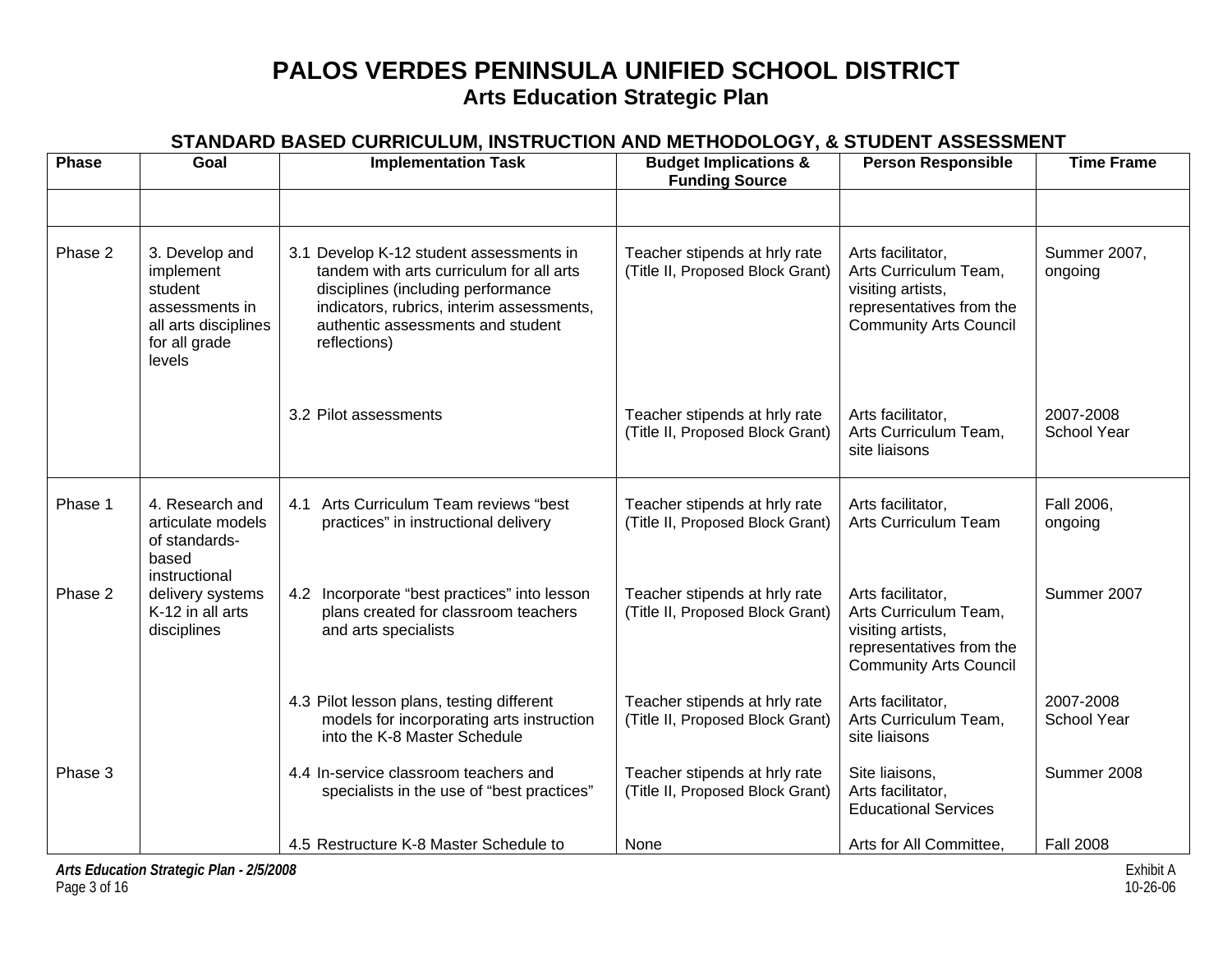| <b>Phase</b> | Goal                                                                                                       | <b>Implementation Task</b>                                                                                                                                                                    | <b>Budget Implications &amp;</b><br><b>Funding Source</b>         | <b>Person Responsible</b>                                                                                    | <b>Time Frame</b>                    |
|--------------|------------------------------------------------------------------------------------------------------------|-----------------------------------------------------------------------------------------------------------------------------------------------------------------------------------------------|-------------------------------------------------------------------|--------------------------------------------------------------------------------------------------------------|--------------------------------------|
|              |                                                                                                            | provide time for VAPA instruction<br>according to success of piloted strategies                                                                                                               |                                                                   | site administrators                                                                                          |                                      |
| Phase 1      | 5. Define roles<br>and<br>responsibilities of<br>arts specialists,<br>subject-specific<br>credentialed and | 5.1 Review and establish clearly defined<br>roles amongst arts specialists, classroom<br>teachers, and visiting artists in sharing<br>responsibility for providing arts<br><i>instruction</i> | Teacher stipends at hrly rate<br>(Title II, Proposed Block Grant) | Site liaisons,<br>Arts Curriculum Team.<br>Arts facilitator,<br><b>Educational Services</b>                  | Winter-Spring 2007                   |
| Phase 2      | multiple-subject<br>credentialed<br>classroom<br>teachers                                                  | 5.2 Provide in-service to arts specialists,<br>subject-specific credentialed and multiple<br>subject credentialed classroom teachers<br>on roles and responsibilities                         | Teacher stipends at hrly rate<br>(Title II, Proposed Block Grant) | Site liaisons,<br>Arts facilitator,<br><b>Educational Services</b>                                           | Summer 2007,<br>ongoing              |
| Phase 1      | 6. Research and<br>develop<br>advanced study<br>opportunities for<br>students                              | 6.1 Continue and expand opportunities for<br>field trips and visiting artists                                                                                                                 | <b>TBD</b>                                                        | Arts for All Committee,<br>Arts facilitator,<br>site liaisons,<br><b>Community Arts Council</b>              | 2006-2007<br><b>School Year</b>      |
| Phase 2      |                                                                                                            | 6.2 Provide District-based support for<br>differentiated instruction, visual and<br>performing arts competitions, gallery<br>shows and apprenticeships                                        | <b>TBD</b>                                                        | Arts for All Committee,<br>Arts facilitator,<br>site liaisons,<br><b>Community Arts Council</b>              | 2007-2008<br>School Year,<br>ongoing |
|              |                                                                                                            | 6.3 Expand inter/intra District sharing; college<br>partnerships, AP opportunities and<br>internships in all arts disciplines                                                                 | <b>TBD</b>                                                        | Arts for All Committee,<br>Arts facilitator,<br>site liaisons,<br><b>Community Arts Council</b>              | 2007-2008<br>School Year,<br>ongoing |
| Phase 3      | 7. Provide<br>standards-based<br>instruction in all<br>arts disciplines<br>by highly<br>qualified          | Fully implement standards based<br>7.1<br>instruction in all arts disciplines by highly<br>qualified credentialed teachers, arts<br>specialists, and/or visiting artists                      | <b>TBD</b>                                                        | <b>Educational Services,</b><br>Arts facilitator,<br>site liaisons,<br>arts specialists,<br>visiting artists | 2008-2009<br>School Year,<br>ongoing |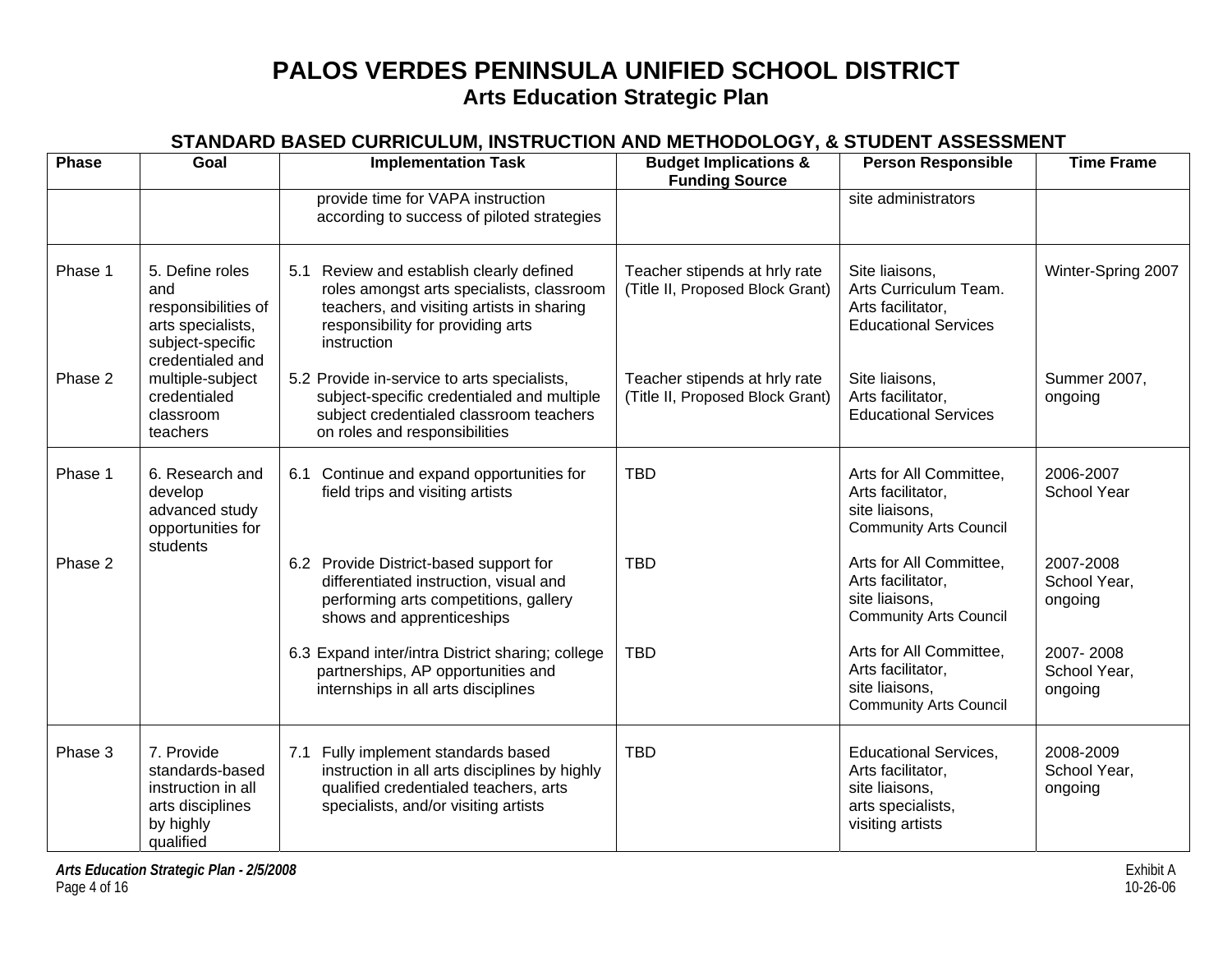| <b>Phase</b> | Goal                                           | <b>Implementation Task</b> | <b>Budget Implications &amp;</b><br><b>Funding Source</b> | <b>Person Responsible</b> | <b>Time Frame</b> |
|--------------|------------------------------------------------|----------------------------|-----------------------------------------------------------|---------------------------|-------------------|
|              | credentialed<br>teachers and/or<br>specialists |                            |                                                           |                           |                   |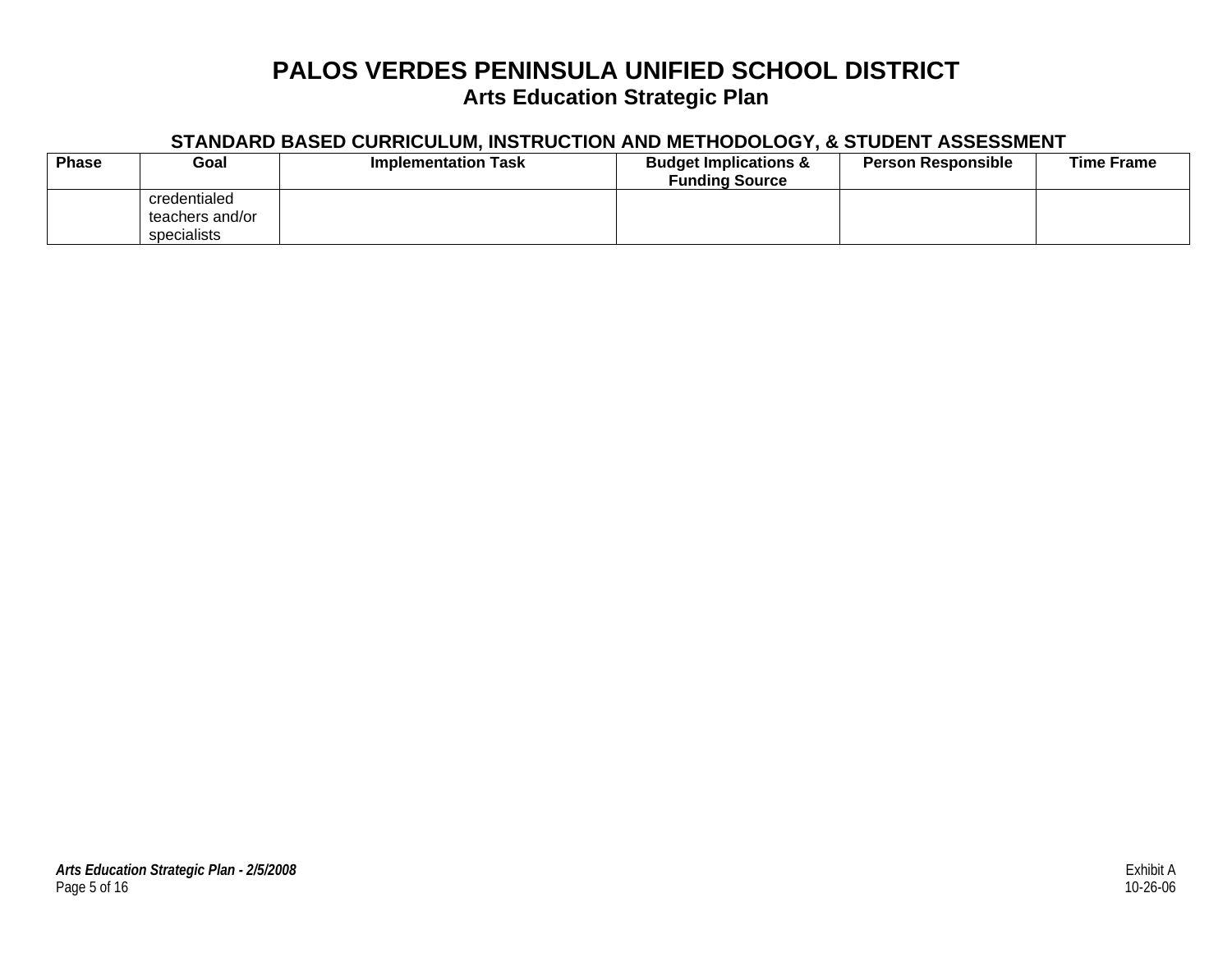### **ADMINISTRATION AND PERSONNEL**

| <b>Phase</b> | Goal                                         | <b>Implementation Task</b>                                                                                                                                                                             | <b>Budget Implications &amp;</b><br><b>Funding Source</b>                   | <b>Person Responsible</b>          | <b>Time Frame</b>             |
|--------------|----------------------------------------------|--------------------------------------------------------------------------------------------------------------------------------------------------------------------------------------------------------|-----------------------------------------------------------------------------|------------------------------------|-------------------------------|
| Phase 1      | 1. Passionate,<br>inspiring<br>professionals | Hire Arts Facilitator<br>1.1                                                                                                                                                                           | Arts facilitator<br>(Arts for All Pooled Fund,<br><b>Block Grant Funds)</b> | <b>Educational Services</b>        | Summer 2006                   |
|              |                                              | Identify arts liaison at each site to assist<br>$1.2^{\circ}$<br>with strategic plan implementation                                                                                                    | Teacher stipends at hrly rate<br>(Title II, Proposed Block Grant)           | Site administrators                | Beginning<br>Fall 2006        |
|              |                                              | Appoint grade-level (K-5) and<br>1.3<br>departmental (6-12) liaisons to serve on<br>Arts Curriculum Team and define arts<br>integration with rest of curriculum and to<br>define roles of specialists. | Teacher stipends at hrly rate<br>(Title II, Proposed Block Grant)           | Site administrators                | Beginning<br><b>Fall 2006</b> |
| Phase 2      |                                              | 1.4 Hire additional qualified staff (including<br>additional arts specialists, visiting artists,<br>and arts facilitator serving each arts<br>discipline), as needed.                                  | <b>TBD</b>                                                                  | Arts facilitator,<br>site liaisons | Summer 2007,<br>ongoing       |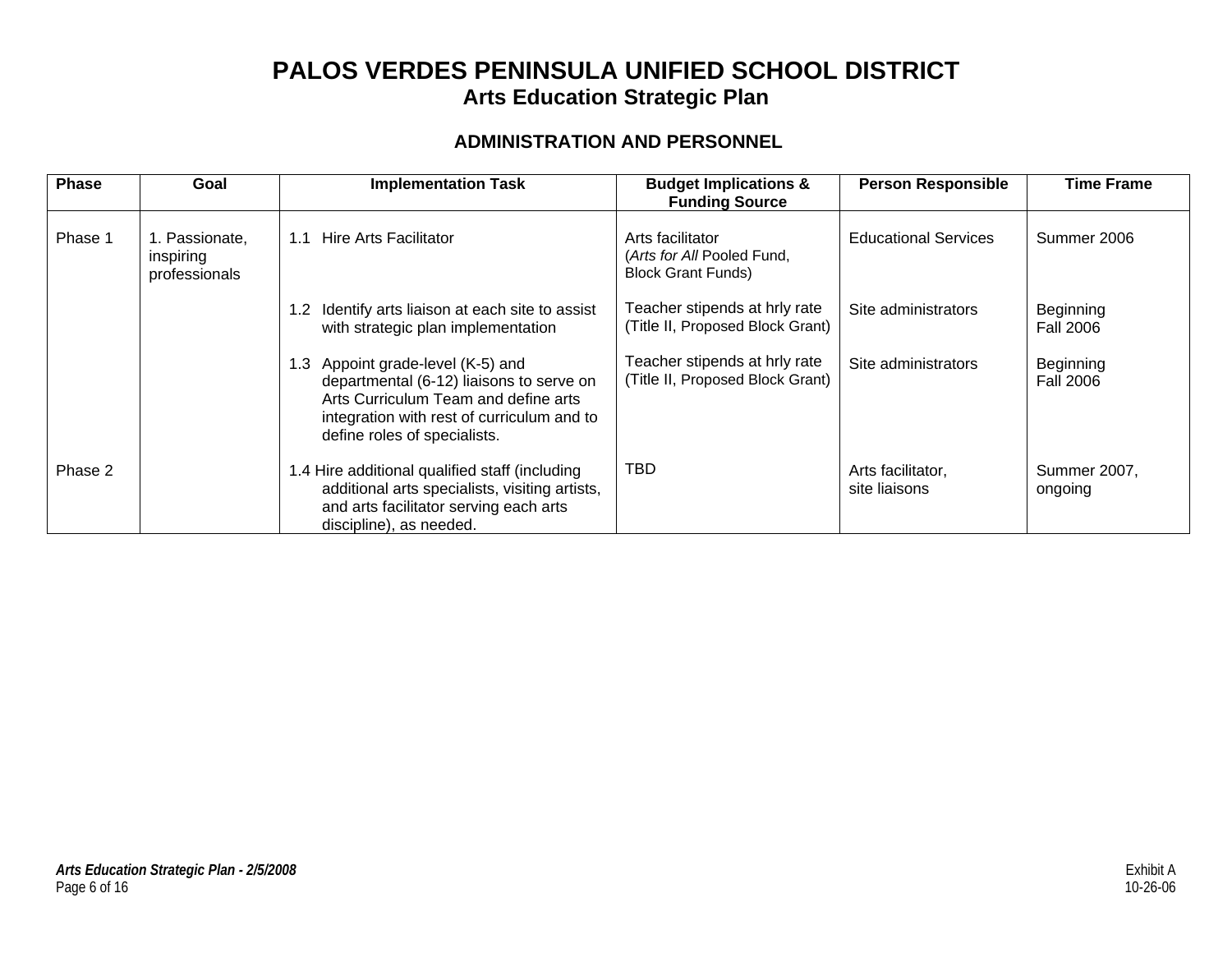## **PALOS VERDES PENINSULA UNIFIED SCHOOL DISTRICT Arts Education Strategic Plan ADMINISTRATION AND PERSONNEL**

| <b>Phase</b> | Goal                                                      | <b>Implementation Task</b>                                                                                                                     | <b>Budget Implications &amp;</b><br><b>Funding Source</b>         | <b>Person Responsible</b>                                            | <b>Time Frame</b>                    |
|--------------|-----------------------------------------------------------|------------------------------------------------------------------------------------------------------------------------------------------------|-------------------------------------------------------------------|----------------------------------------------------------------------|--------------------------------------|
| Phase 1      | 2. Relevant and<br>ongoing<br>professional<br>development | Conduct needs assessment for<br>2.1<br>professional development in the arts                                                                    | Teacher stipends at hrly rate<br>(Title II)                       | Arts facilitator,<br>site liaisons,<br>Arts for All Committee        | <b>Fall 2006</b>                     |
|              |                                                           | 2.2 Draft initial professional development<br>plan based on needs assessment                                                                   | Teacher stipends at hrly rate<br>(Title II, Proposed Block Grant) | Arts facilitator,<br>site liaisons                                   | Winter 2007                          |
|              |                                                           | 2.3 Research available resources to assist<br>classroom teachers with arts education                                                           | Teacher stipends at hrly rate<br>(Title II, Proposed Block Grant) | Arts facilitator,<br>site liaisons,<br><b>Community Arts Council</b> | Winter-Spring 2007                   |
| Phase 2      |                                                           | 2.4 Focus professional development on<br>VAPA standards for classroom teachers,<br>arts specialists & partners                                 | Teacher stipends at hrly rate<br>(Title II, Proposed Block Grant) | Site liaisons,<br>Arts facilitator,<br><b>Educational Services</b>   | Summer 2007,<br>ongoing annually     |
|              |                                                           | 2.5 Evaluate effectiveness of professional<br>development as evidenced by classroom<br>change                                                  | Teacher stipends at hrly rate<br>(Title II, Proposed Block Grant) | Site liaisons,<br>Arts facilitator.<br><b>Educational Services</b>   | 2007-2008<br>School Year,<br>ongoing |
| Phase 3      | 2. Relevant and<br>ongoing<br>professional                | 2.6 Prioritize additional professional<br>development needs to implement<br>program                                                            | Teacher stipends at hrly rate<br>(Title II, Proposed Block Grant) | Arts facilitator,<br>site liaisons,<br>site administrators           | Winter 2008                          |
|              | development<br>(continued)                                | Offer summer arts institute in VAPA<br>2.7<br>standards, curriculum, lessons and<br>assessments for classroom teachers and<br>arts specialists | Teacher stipends at hrly rate<br>(Title II, Proposed Block Grant) | Site liaisons,<br>Arts facilitator,<br><b>Educational Services</b>   | Summer 2008,<br>ongoing annually     |
|              |                                                           | 2.8 Continue needs assessments to ensure<br>ongoing implementation and professional<br>development in high quality arts<br>instruction.        | Teacher stipends at hrly rate<br>(Title II, Proposed Block Grant) | Arts facilitator,<br>site liaisons<br><b>Educational Services</b>    | 2008-2009<br>School Year,<br>ongoing |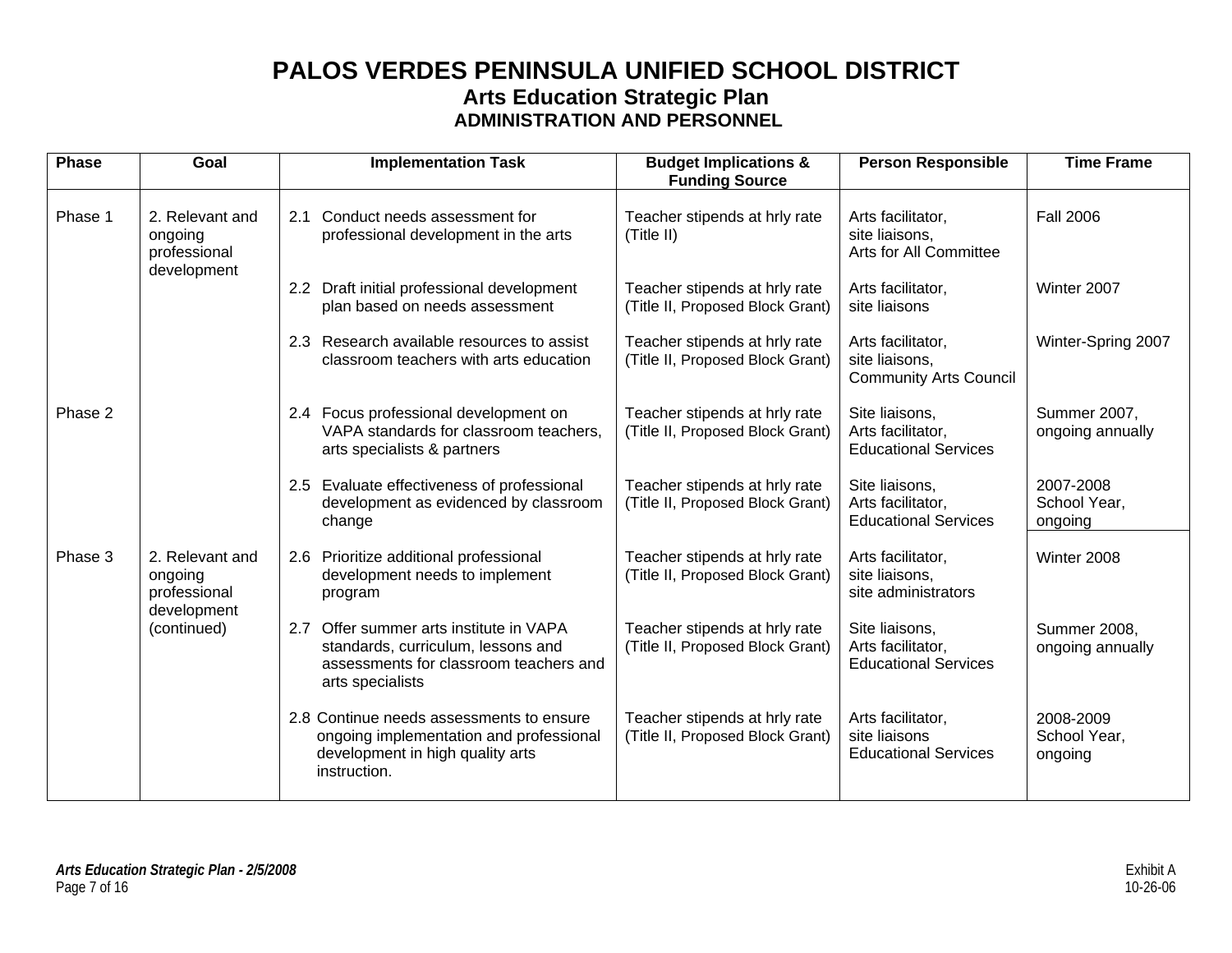### **PARTNERSHIPS AND COLLABORATIONS**

| <b>Phase</b> | Goal                                                                                                        | <b>Implementation Task</b>                                                                                                                                                                                                               | <b>Budget Implications &amp;</b><br><b>Funding Source</b>            | <b>Person Responsible</b>                                                              | <b>Time Frame</b> |
|--------------|-------------------------------------------------------------------------------------------------------------|------------------------------------------------------------------------------------------------------------------------------------------------------------------------------------------------------------------------------------------|----------------------------------------------------------------------|----------------------------------------------------------------------------------------|-------------------|
| Phase 1      | 1. Develop<br>partnerships with<br>arts<br>organizations<br>and create a<br>District-wide<br>communications | 1.1 Establish a Community Arts Council,<br>comprised of community representatives,<br>who will share expertise and knowledge<br>of arts programs as well as new ideas for<br>partnerships for the District, its teachers<br>and students | None                                                                 | Arts facilitator                                                                       | <b>Fall 2006</b>  |
|              | system                                                                                                      | 1.2 Research partnerships that already exist<br>in the District                                                                                                                                                                          | Teacher stipends at hrly rate<br>(Title II, Proposed Block<br>Grant) | Arts for All Committee,<br>principals, site liaisons,<br><b>Community Arts Council</b> | <b>Fall 2006</b>  |
|              |                                                                                                             | 1.3 Conduct an analysis of existing<br>partnerships to determine specific groups<br>reached, costs, arts disciplines<br>represented, etc.                                                                                                | Teacher stipends at hrly rate<br>(Title II, Proposed Block<br>Grant) | Arts for All Committee,<br>principals, site liaisons,<br><b>Community Arts Council</b> | <b>Fall 2006</b>  |
|              |                                                                                                             | 1.4 Assess the success of these partnerships<br>and determine the value for continuation,<br>enrichment or elimination                                                                                                                   | Teacher stipends at hrly rate<br>(Title II, Proposed Block<br>Grant) | Arts for All Committee,<br>site liaisons                                               | Winter 2007       |
|              |                                                                                                             | 1.5 Research arts organizations for their<br>educational & artistic outreach programs,<br>with emphasis on local collaborations                                                                                                          | Teacher stipends at hrly rate<br>(Title II, Proposed Block<br>Grant) | Arts facilitator.<br>Arts for All Committee<br><b>Community Arts Council</b>           | Winter 2007       |
|              |                                                                                                             | 1.6 Invite new community representatives to<br>join Community Arts Council, as identified<br>by needs assessment and research                                                                                                            | None                                                                 | Arts facilitator                                                                       | Winter 2007       |
|              |                                                                                                             | 1.7 Establish a plan for the development and<br>continuation of partnership programs for<br>all students throughout the year                                                                                                             | Teacher stipends at hrly rate<br>(Title II, Proposed Block<br>Grant) | Arts facilitator,<br>site liaisons,<br><b>Community Arts Council</b>                   | Spring 2007       |
|              |                                                                                                             | 1.8 Analyze the Partnership Plan with regard<br>to costs and develop a 3-year funding<br>plan to support the goals of the Arts                                                                                                           | None                                                                 | Community Arts Council,<br>Arts facilitator                                            | Spring 2007       |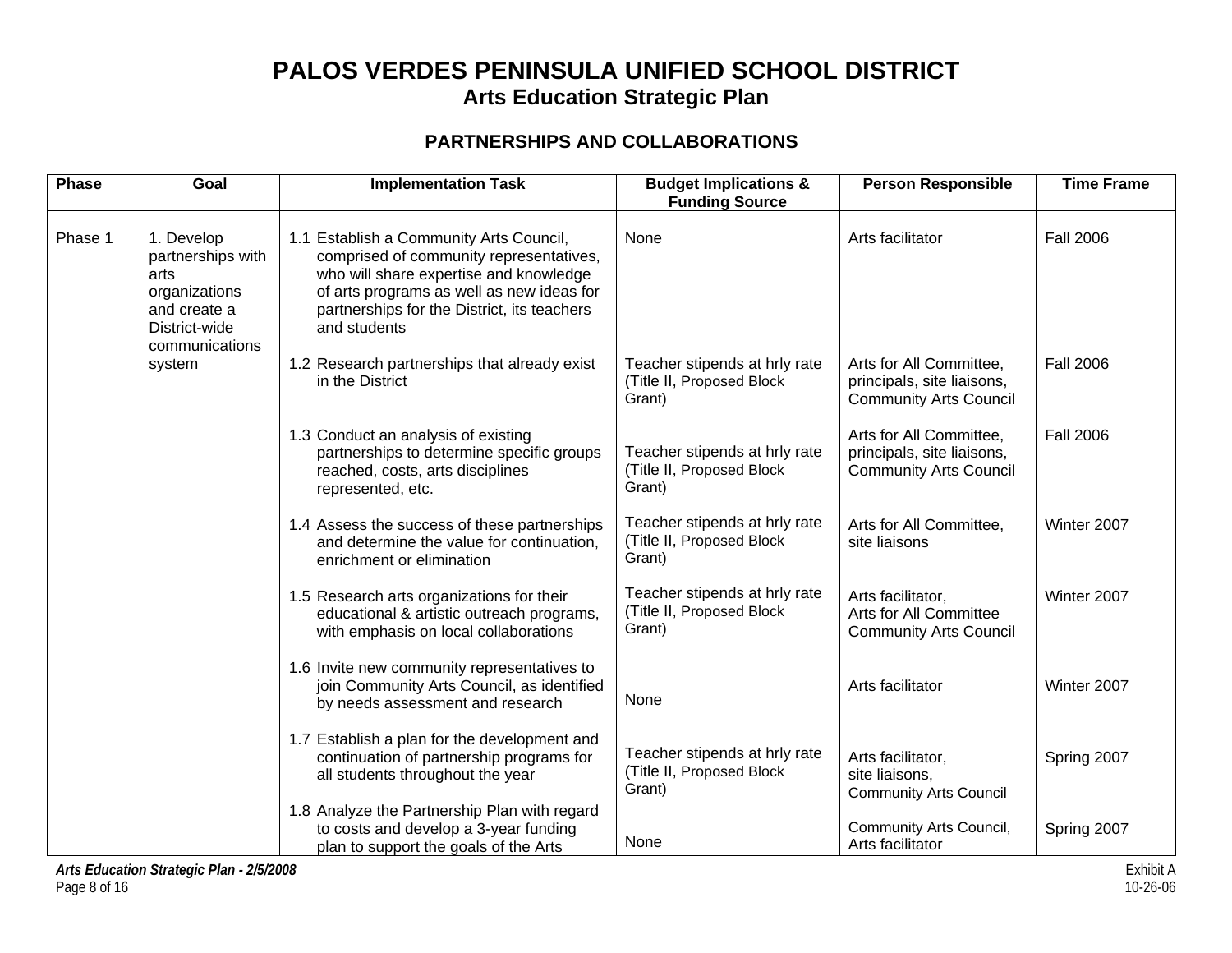## **PALOS VERDES PENINSULA UNIFIED SCHOOL DISTRICT Arts Education Strategic Plan PARTNERSHIPS AND COLLABORATIONS**

| <b>Phase</b> | Goal                                                                  | <b>Implementation Task</b>                                                                                            | <b>Budget Implications &amp;</b><br><b>Funding Source</b>            | <b>Person Responsible</b>                                                                            | <b>Time Frame</b>                 |
|--------------|-----------------------------------------------------------------------|-----------------------------------------------------------------------------------------------------------------------|----------------------------------------------------------------------|------------------------------------------------------------------------------------------------------|-----------------------------------|
|              |                                                                       | Education Strategic Plan.                                                                                             |                                                                      |                                                                                                      |                                   |
| Phase 1      | 2. Use the<br><b>Community Arts</b><br>Council as a<br>source for on- | 2.1 Identify Community Arts Council<br>resources for on-going teacher/staff<br>professional development               | None                                                                 | <b>Community Arts Council</b>                                                                        | Winter 2007                       |
|              | going<br>teacher/staff<br>development.                                | 2.2 Engage Arts facilitator and site liaisons in<br>planning master calendar for professional<br>development          | Teacher stipends at hrly rate<br>(Title II, Proposed Block<br>Grant) | Community Arts Council,<br>Arts facilitator,<br>site liaisons                                        | Spring 2007                       |
|              |                                                                       | 2.3 Identify and provide community facilities<br>(i.e., art, dance and music studios) for<br>professional development | None                                                                 | <b>Community Arts Council</b>                                                                        | Spring 2007                       |
|              |                                                                       | 2.4 Design summer teacher training institutes<br>in all four arts disciplines                                         | Teacher stipends at hrly rate<br>(Title II, Proposed Block<br>Grant) | <b>Community Arts Council,</b><br>Arts facilitator,<br>site liaisons,<br><b>Educational Services</b> | Spring 2007                       |
| Phase 2      | 3. Establish<br>learning<br>opportunities<br>inside and               | Establish master calendar for visiting<br>3.1<br>artists and student performances                                     | Teacher stipends at hrly rate<br>(Title II, Proposed Block<br>Grant) | <b>Community Arts Council,</b><br>Arts facilitator,<br>site liaisons                                 | <b>Fall 2007</b>                  |
|              | outside the<br>classrooms<br>through visiting<br>arts programs,       | 3.2 Arrange funding for transportation to<br>exhibits and performances by school<br>groups                            | None                                                                 | Arts facilitator,<br><b>Community Arts Council</b>                                                   | <b>Fall 2007</b>                  |
|              | exhibitions,<br>performances<br>and field trips.                      | 3.3 Transport performers and/or audience<br>members to exhibits and performances                                      | Transportation (Site funds,<br><b>Community Arts Presenters)</b>     | Arts facilitator<br><b>Community Arts Council</b>                                                    | October 2007-<br><b>June 2008</b> |
|              |                                                                       | 3.4 Provide access to on-line and tangible<br>resources for teacher/student access                                    | None                                                                 | <b>Community Arts Council</b>                                                                        | October 2007-<br><b>June 2008</b> |
|              |                                                                       | 3.5 Publish master calendar of community<br>arts activities                                                           | <b>TBD</b><br>(Community Arts Council)                               | <b>Community Arts Council</b>                                                                        | <b>Fall 2007</b>                  |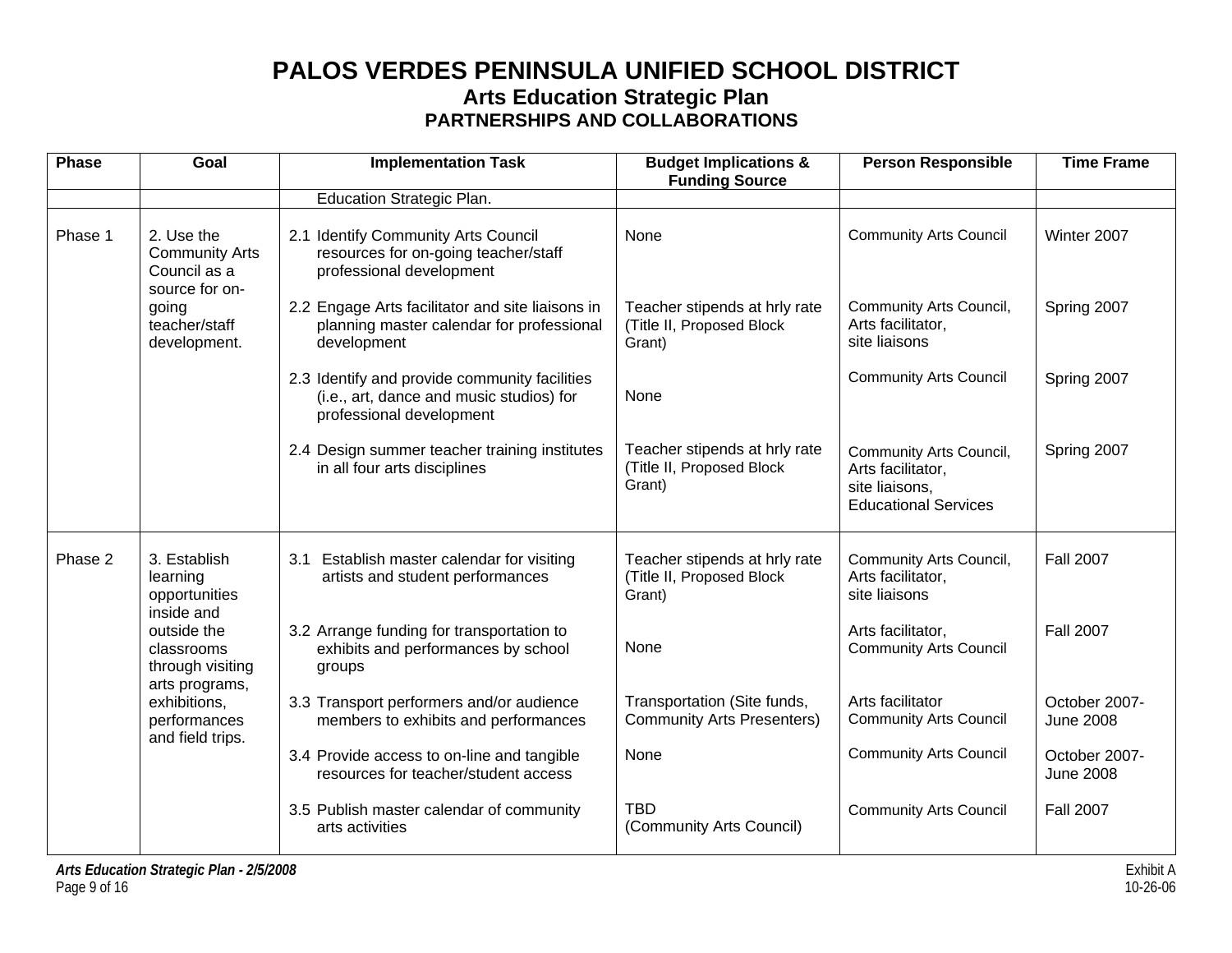## **PALOS VERDES PENINSULA UNIFIED SCHOOL DISTRICT Arts Education Strategic Plan PARTNERSHIPS AND COLLABORATIONS**

| <b>Phase</b> | Goal                                                                                                                                 | <b>Implementation Task</b>                                                                                                                    | <b>Budget Implications &amp;</b><br><b>Funding Source</b>                    | <b>Person Responsible</b>                                                                                                                    | <b>Time Frame</b>     |
|--------------|--------------------------------------------------------------------------------------------------------------------------------------|-----------------------------------------------------------------------------------------------------------------------------------------------|------------------------------------------------------------------------------|----------------------------------------------------------------------------------------------------------------------------------------------|-----------------------|
|              |                                                                                                                                      |                                                                                                                                               |                                                                              |                                                                                                                                              |                       |
| Phase 2      | 4. Establish a<br>volunteer support<br>group comprised<br>of parents, arts<br>professionals,<br>seniors and                          | Design and implement an internship and<br>4.1<br>apprentice mentoring program                                                                 | Teacher stipends at hrly rate<br>(Title II, Proposed Block<br>Grant)<br>None | Arts facilitator,<br><b>Educational Services,</b><br>site liaisons,<br>Community Arts Council,<br>volunteer group<br>Community Arts Council, | Winter-Spring<br>2008 |
|              | others to support<br>the efforts of the<br><b>Community Arts</b><br>Council through<br>the donation of<br>funds, time and<br>talent. | 4.2 Identify potential scholarship opportunities<br>for teachers and students                                                                 |                                                                              | volunteer group                                                                                                                              | Winter-Spring<br>2008 |
| Phase 2      | 5. Showcase<br>student<br>performances<br>and exhibitions<br>throughout the                                                          | Identify and secure additional local<br>5.1<br>community space that can be accessed<br>for showcasing student performances and<br>exhibitions | Teacher stipends at hrly rate<br>(Title II, Proposed Block<br>Grant)         | Community Arts Council,<br>site administrators,<br>site liaisons,<br><b>District Facilities Director</b>                                     | Spring-Summer<br>2007 |
|              | community                                                                                                                            | 5.2 Include student showcases on master<br>calendar of community arts activities                                                              | None                                                                         | <b>Community Arts Council</b>                                                                                                                | <b>Fall 2007</b>      |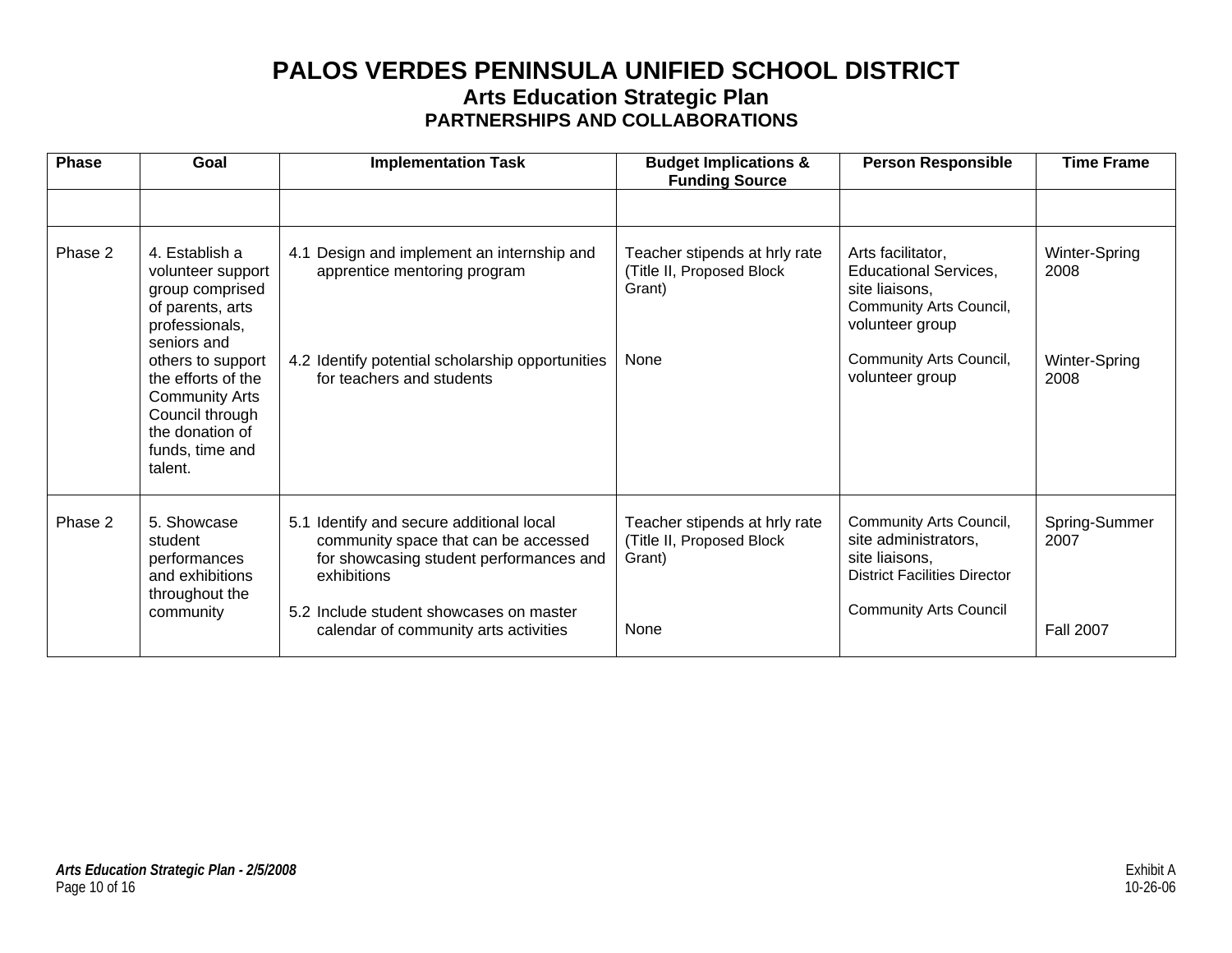### **RESOURCES AND FACILITIES**

| <b>Phase</b> | Goal                                                                            | <b>Implementation Task</b>                                                                                                              | <b>Budget Implications &amp;</b><br><b>Funding Source</b>            | <b>Person Responsible</b>                                                                 | <b>Time Frame</b>              |
|--------------|---------------------------------------------------------------------------------|-----------------------------------------------------------------------------------------------------------------------------------------|----------------------------------------------------------------------|-------------------------------------------------------------------------------------------|--------------------------------|
| Phase 1      | 1. Provide all<br>students with a<br>dynamic, artistic                          | 1.1 Inventory current display space                                                                                                     | Teacher stipends at hrly rate<br>(Block Grant Funds)                 | Site administrators,<br>site liaisons                                                     | <b>Fall 2006</b>               |
|              | environment                                                                     | 1.2 Research possible site(s) in community<br>for showcasing artwork and performance                                                    | Teacher stipends at hrly rate<br>(Title II, Proposed Block<br>Grant) | <b>Community Arts Council</b><br>Arts for All Committee                                   | Spring 2007                    |
|              |                                                                                 | 1.3 Secure sites for showcasing the arts                                                                                                | <b>TBD</b>                                                           | <b>Community Arts Council</b><br>Arts for All Committee                                   | Spring-Summer<br>2007, ongoing |
| Phase 2      |                                                                                 | 1.4 Establish calendar for showcasing the<br>arts                                                                                       | <b>None</b>                                                          | <b>Community Arts Council</b><br>Arts for All Committee                                   | Summer 2007,<br>ongoing        |
| Phase 1      | 2. Provide<br>designated,<br>appropriate<br>facilities to teach<br>and showcase | 2.1 Conduct needs assessment to determine<br>existing and available facilities for<br>teaching and showcasing the arts for<br>each site | Teacher stipends at hrly rate<br>(Block Grant Funds)                 | Arts facilitator,<br>principals, site liaisons,<br><b>District Facilities Director</b>    | <b>Fall 2006</b>               |
|              | the arts                                                                        | 2.2 Prioritize facility needs                                                                                                           | Teacher stipends at hrly rate<br>(Title II, Proposed Block<br>Grant) | Arts facilitator,<br>principals, site liaisons,<br><b>Community Arts Council</b>          | Winter 2007                    |
|              |                                                                                 | 2.3 Develop plan to establish designated arts<br>facilities for each site                                                               | Teacher stipends at hrly rate<br>(Title II, Proposed Block<br>Grant) | Arts for All Committee,<br>Community Arts Council,<br><b>District Facilities Director</b> | Spring 2007                    |
| Phase 2      |                                                                                 | 2.4 Establish designated space for the arts<br>for each site                                                                            | <b>TBD</b>                                                           | Site administrators,<br>site faculty/staff,<br><b>District Facilities Director</b>        | Summer 2007                    |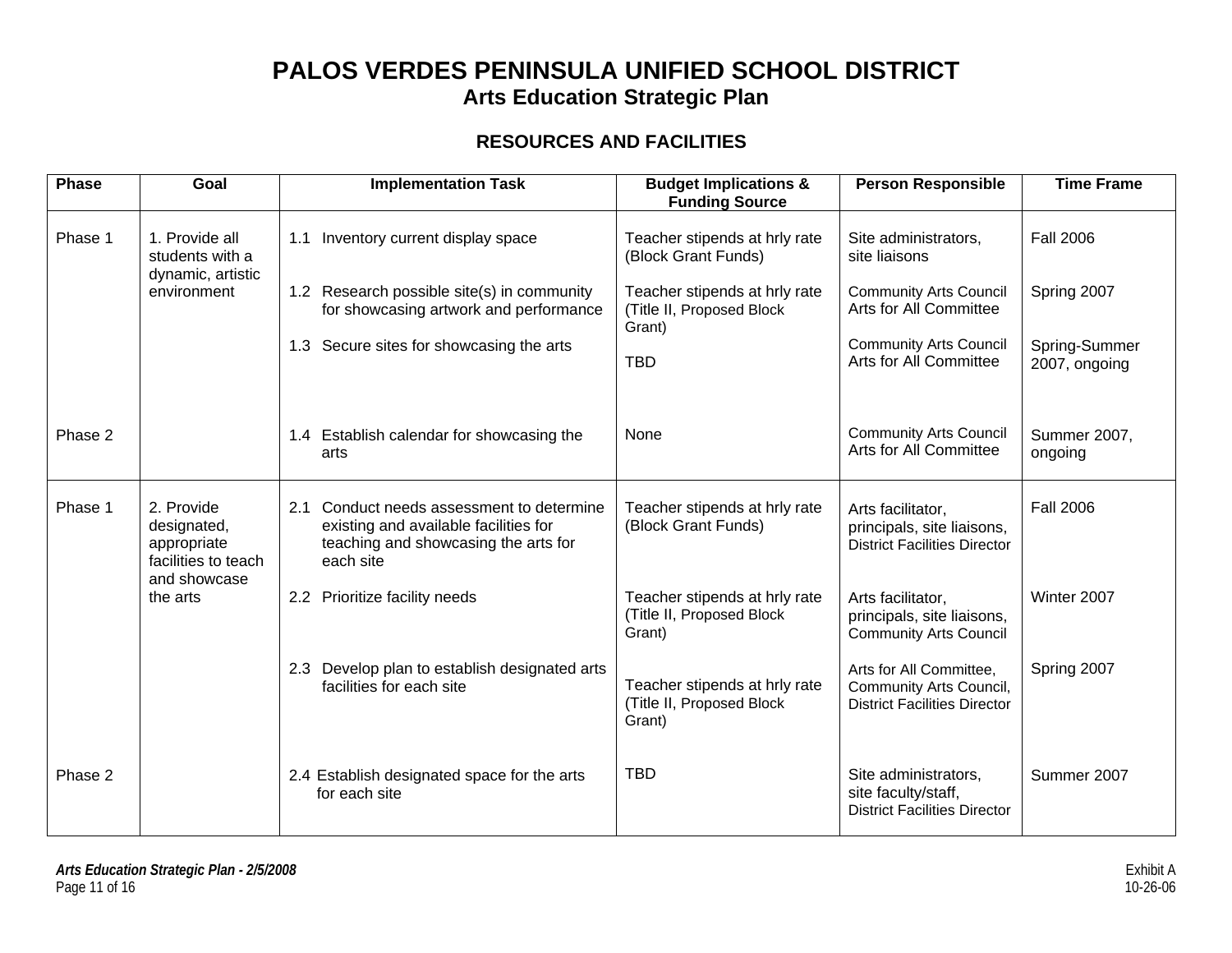## **PALOS VERDES PENINSULA UNIFIED SCHOOL DISTRICT Arts Education Strategic Plan RESOURCES AND FACILITIES**

| <b>Phase</b> | Goal                                                                                       | <b>Implementation Task</b>                                                                                                                 | <b>Budget Implications &amp;</b><br><b>Funding Source</b> | <b>Person Responsible</b>                                   | <b>Time Frame</b> |
|--------------|--------------------------------------------------------------------------------------------|--------------------------------------------------------------------------------------------------------------------------------------------|-----------------------------------------------------------|-------------------------------------------------------------|-------------------|
| Phase 1      | 3. Provide all<br>school sites with<br>sufficient<br>standards-based<br>arts instructional | 3.1<br>Inventory current arts instructional<br>materials and equipment                                                                     | Teacher stipends at hrly rate<br>(Block Grant Funds)      | Arts facilitator,<br>site liaisons                          | <b>Fall 2006</b>  |
| Phase 2      | materials and<br>equipment                                                                 | Develop materials and equipment needs/<br>3.2<br>improvements lists                                                                        | Teacher stipends at hrly rate<br>(Block Grant Funds)      | Arts Curriculum Team.<br>Arts facilitator<br>site liaisons, | Summer 2007       |
|              |                                                                                            | 3.3 Involve elementary and secondary staff<br>and Arts for All Committee to select and<br>purchase instructional material and<br>equipment | <b>TBD</b>                                                | Site liaisons,<br>Arts Curriculum Team,<br>Arts facilitator | <b>Fall 2007</b>  |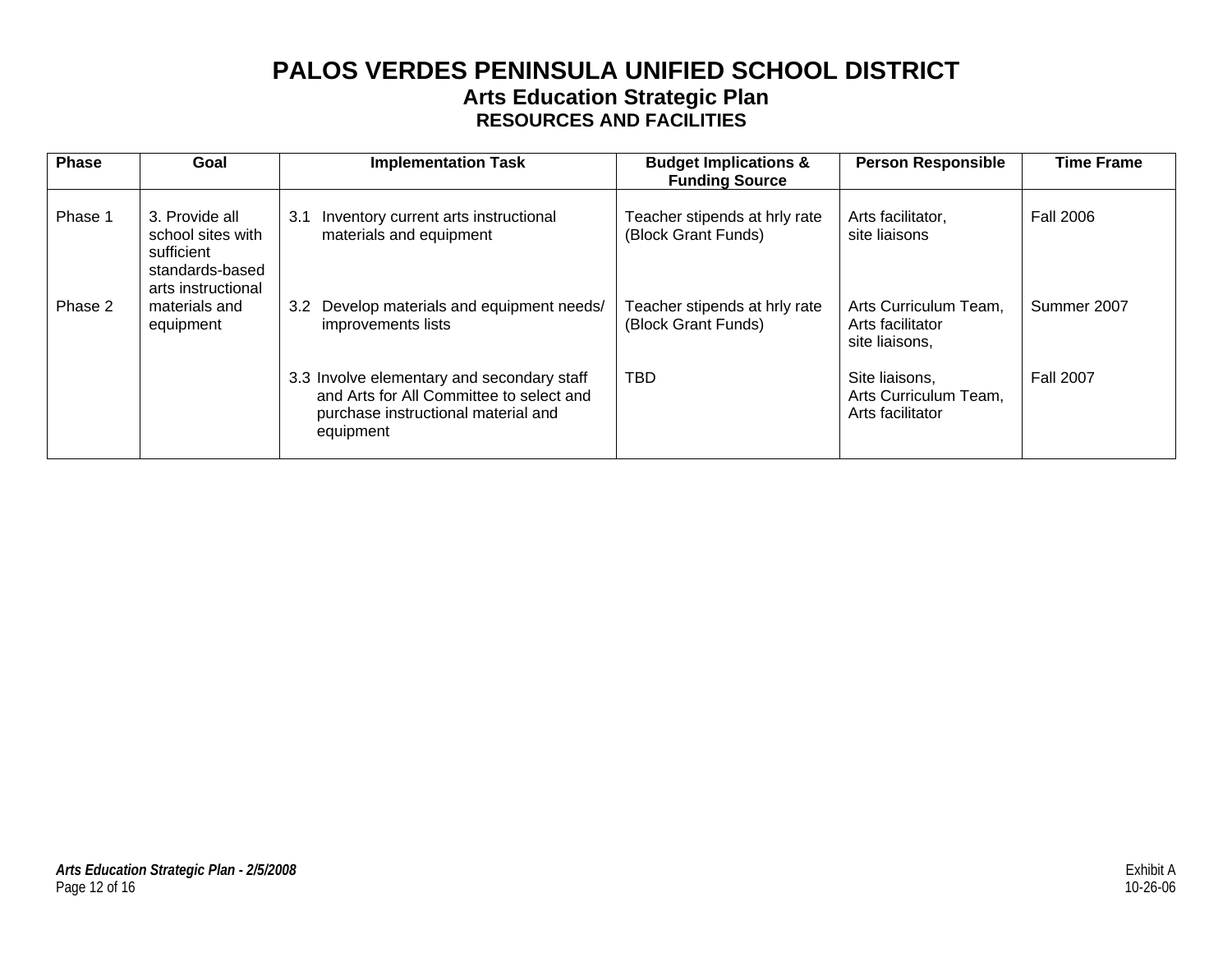### **FUNDING STRATEGIES**

| <b>Phase</b> | Goal                                                                                      | <b>Implementation Task</b>                                                                                                                       | <b>Budget Implications &amp;</b><br><b>Funding Source</b>            | <b>Person Responsible</b>                                                  | <b>Time Frame</b>              |
|--------------|-------------------------------------------------------------------------------------------|--------------------------------------------------------------------------------------------------------------------------------------------------|----------------------------------------------------------------------|----------------------------------------------------------------------------|--------------------------------|
| Phase 1      | 1. Identify current<br>resources<br>dedicated to arts<br>programming, as<br>well as funds | 1.1<br>Identify current expenditures for all<br>existing K-12 arts programs (including<br>District, school, PEF, PTA, and Booster<br>Club funds) | None                                                                 | <b>Deputy Superintendent</b><br><b>Business Services</b>                   | <b>Fall 2006</b>               |
|              | required to<br>improve and<br>sustain arts<br>instruction                                 | 1.2 Analyze the District's Arts Education<br>Strategic Plan to identify and assign costs<br>to specific components that require<br>funding       | Teacher stipends at hrly rate<br>(Title II, Proposed Block<br>Grant) | Arts for All Committee                                                     | Winter 2007                    |
|              |                                                                                           | 1.3 Prioritize budgetary needs as outlined in<br>the Arts Education Strategic Plan                                                               | Teacher stipends at hrly rate<br>(Title II, Proposed Block<br>Grant) | Arts for All Committee.<br>principals                                      | Winter-Spring<br>2007          |
|              |                                                                                           | 1.4 Evaluate current budget allocations to<br>optimize existing funds in meeting<br>objectives                                                   | None                                                                 | <b>Dpty Supt Business Svcs</b>                                             | Winter-Spring<br>2007          |
|              |                                                                                           | 1.5 Prioritize unfunded components of the<br>Arts Education Strategic Plan                                                                       | Teacher stipends at hrly rate<br>(Title II, Proposed Block<br>Grant) | Arts for All Committee,<br>principals, PEF                                 | Spring 2007                    |
| Phase 1      | 2. Provide<br>dedicated,<br>sustained funding                                             | 2.1 Create a dedicated funding partnership<br>between the District, schools and PEF                                                              | None                                                                 | PEF, principals,<br><b>Dpty Supt Business Svcs</b>                         | Winter 2007                    |
| Phase 2      | to support<br>consistent,<br>ongoing arts<br>instruction                                  | 2.2 Research and secure external funding<br>resources, including community<br>partnerships, scholarship and grant<br>opportunities               | None                                                                 | Arts facilitator,<br>Community Arts Council,<br>PEF, District grant writer | Spring 2007,<br>ongoing        |
| Phase 3      |                                                                                           | 2.3 Secure external, long-term funding<br>opportunities utilizing Estate Planning and<br>Endowment giving opportunities                          | None                                                                 | Arts for All Committee,<br>Community Arts Council,<br><b>PEF</b>           | <b>Spring 2008,</b><br>ongoing |
|              |                                                                                           | 2.4 Increase parcel tax funding                                                                                                                  | None                                                                 | Superintendent,                                                            | Spring 2008                    |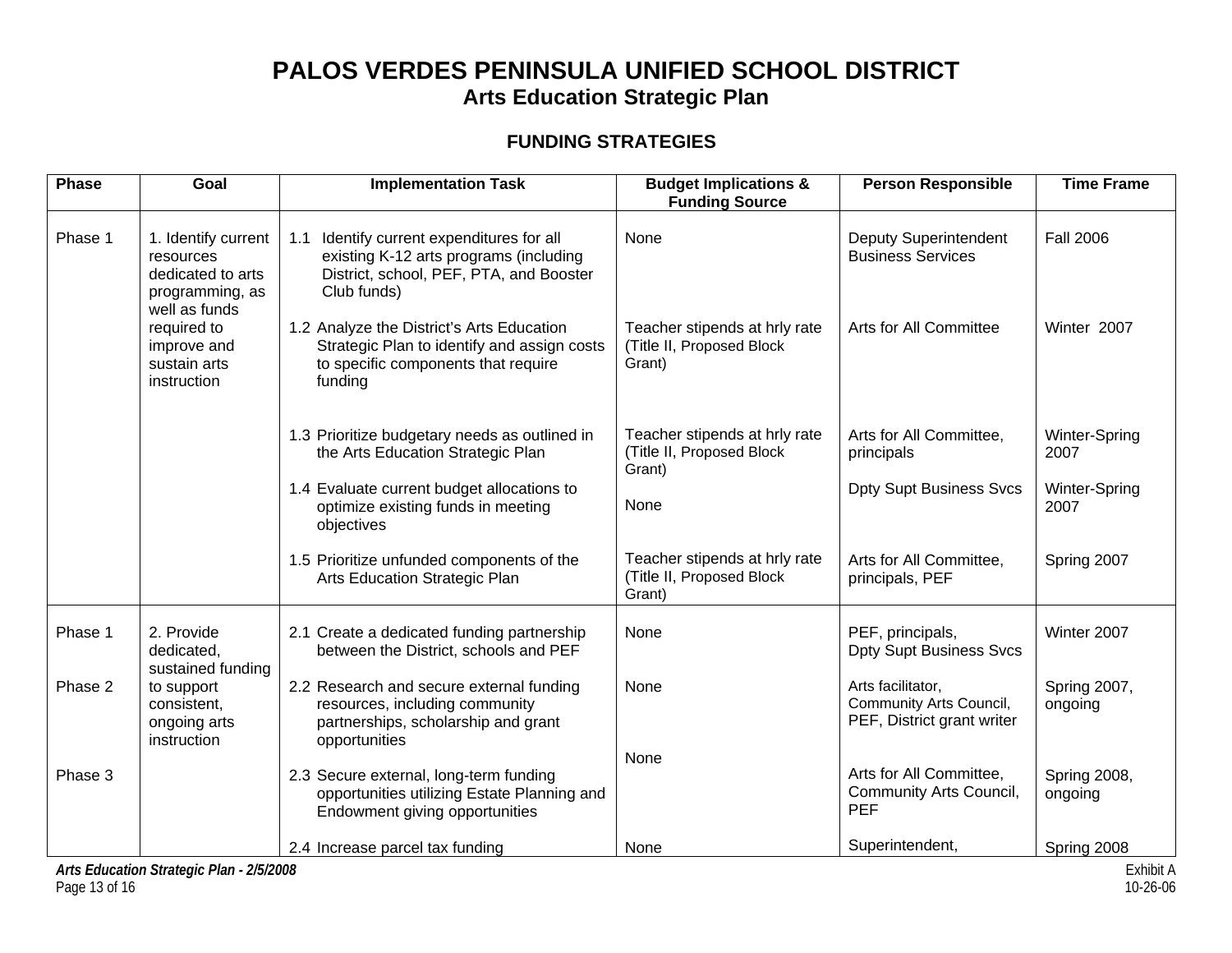## **PALOS VERDES PENINSULA UNIFIED SCHOOL DISTRICT Arts Education Strategic Plan FUNDING STRATEGIES**

| <b>Phase</b> | Goal | Implementation<br>Task | <b>Budget Implications &amp;</b><br><b>Funding Source</b> | <b>Person Responsible</b> | <b>Time Frame</b> |
|--------------|------|------------------------|-----------------------------------------------------------|---------------------------|-------------------|
|              |      |                        |                                                           | community members         |                   |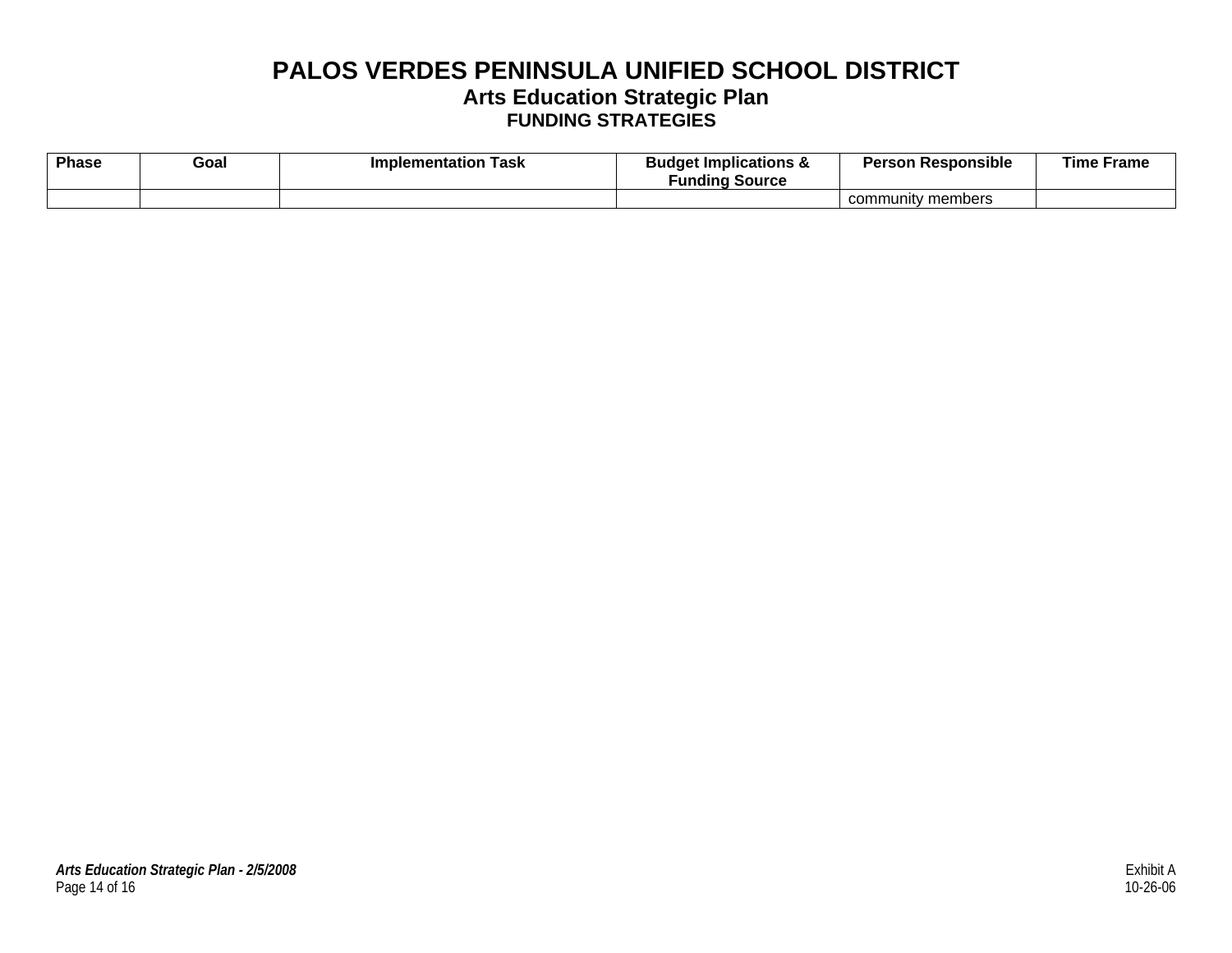### **PROGRAM EVALUATION**

| <b>Phase</b> | Goal                                                                                          | <b>Implementation Task</b>                                                                                                                                                                                                                       | <b>Budget Implications &amp;</b><br><b>Funding Source</b>             | <b>Person Responsible</b>                                                                                               | <b>Time Frame</b> |
|--------------|-----------------------------------------------------------------------------------------------|--------------------------------------------------------------------------------------------------------------------------------------------------------------------------------------------------------------------------------------------------|-----------------------------------------------------------------------|-------------------------------------------------------------------------------------------------------------------------|-------------------|
| Phase 1      | 1. Create and<br>pilot multiple<br>measures to<br>assess arts<br>education<br>program quality | 1.1 Identify indicators for high student<br>achievement in the arts                                                                                                                                                                              | Teacher stipends at hrly rate<br>(Title II, Proposed Block<br>Grant)) | Arts facilitator,<br>site liaisons,<br>Arts Curriculum Team,<br><b>Community Arts Council</b><br>Arts for All Committee | December 2006     |
|              |                                                                                               | 1.2 Develop and implement assessment<br>instruments and initial rubrics to evaluate<br>program components as well as<br>adequate resources and facilities.                                                                                       | Teacher stipends at hrly rate<br>(Title II, Proposed Block<br>Grant)) | Arts facilitator,<br>site liaisons,<br>Arts Curriculum Team,<br><b>Community Arts Council</b><br>Arts for All Committee | Winter 2007       |
|              |                                                                                               | 1.3 Analyze program quality data collected<br>via Fall needs assessment according to<br>newly defined criteria                                                                                                                                   | Teacher stipends at hrly rate<br>(Title II, Proposed Block<br>Grant)) | Arts facilitator,<br>site liaisons,<br>Arts Curriculum Team,<br><b>Community Arts Council</b><br>Arts for All Committee | Spring 2007       |
| Phase 2      |                                                                                               | 1.4 Share program quality data with the<br>School Board and other stakeholders of<br>the District arts education program                                                                                                                         | Teacher stipends at hrly rate<br>(Title II, Proposed Block<br>Grant)) | Arts facilitator,<br>site liaisons,<br>Arts Curriculum Team,<br><b>Community Arts Council</b><br>Arts for All Committee | Summer 2007       |
|              |                                                                                               | 1.5 Refine initial rubrics developed for<br>program evaluation based on first year<br>findings, and with special attention to<br>vertical articulation (K-12) and alignment<br>with entrance requirements for University<br>arts programs (9-12) | Teacher stipends at hrly rate<br>(Title II, Proposed Block<br>Grant)) | Arts facilitator,<br>site liaisons,<br>Arts Curriculum Team,<br><b>Community Arts Council</b><br>Arts for All Committee | Summer 2007       |